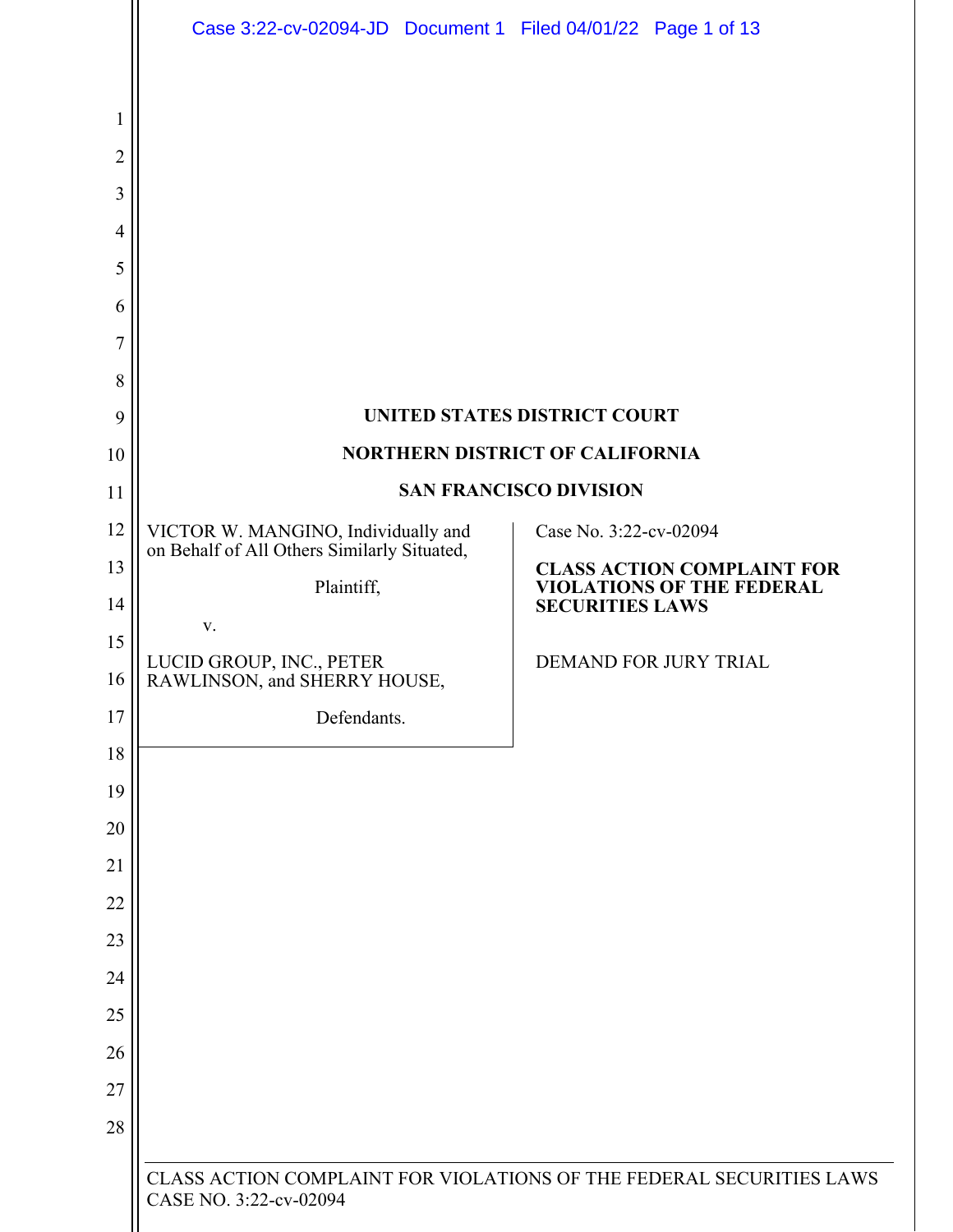1 2 3 4 5 6 7 8 9 Plaintiff Victor W. Mangino ("Plaintiff"), by and through his counsel, alleges the following based upon personal knowledge as to himself and his own acts, and upon information and belief as to all other matters, including the investigation of Plaintiff's counsel, which included, among other things, a review of Defendants' (defined below) United States Securities and Exchange Commission ("SEC") filings, wire and press releases published by Lucid Group, Inc. ("Lucid" or the "Company"), analyst reports and advisories about the Company, media reports concerning the Company, judicial filings and opinions, and other publicly available information. Plaintiff believes that substantial additional evidentiary support will exist for the allegations set forth herein after a reasonable opportunity for discovery.

10

#### **I. NATURE OF THE ACTION AND OVERVIEW**

11 12 13 14 15 1. This is a federal securities class action on behalf of a class of all persons and entities who purchased or otherwise acquired Lucid common stock between November 15, 2021, and February 28, 2022, inclusive (the "Class Period"), seeking to pursue remedies under Sections 10(b) and 20(a) of the Securities Exchange Act of 1934 (the "Exchange Act"), and SEC Rule 10b-5 promulgated thereunder.

16 17 18 19 2. Lucid, a Delaware corporation with principal executive offices in Newark, California, designs, engineers, builds, and sells luxury electric vehicles ("EVs"). Specifically, Lucid currently sells an electric sedan, the Lucid Air, and plans to launch an electric SUV, the Lucid Gravity. Lucid's common stock trades on the NASDAQ under the ticker symbol "LCID."

20 21 22 23 3. On February 22, 2021, prior to the commercial launch of the Lucid Air, Lucid announced its plans to merge with Churchill Capital Corp. IV ("Churchill"), a special purpose acquisition company, in a transaction that would allow Lucid securities to be publicly traded and would provide Lucid with \$4.4 billion in capital (the "Merger").

24 25 26 4. As Lucid transitioned into a publicly traded company, Defendants assured investors that Lucid would produce 577 EVs in 2021, 20,000 EVs in 2022, and 49,000 EVs in 2023 (including 12,000 of the Project Gravity SUV, which would launch that year).

- 27
- 28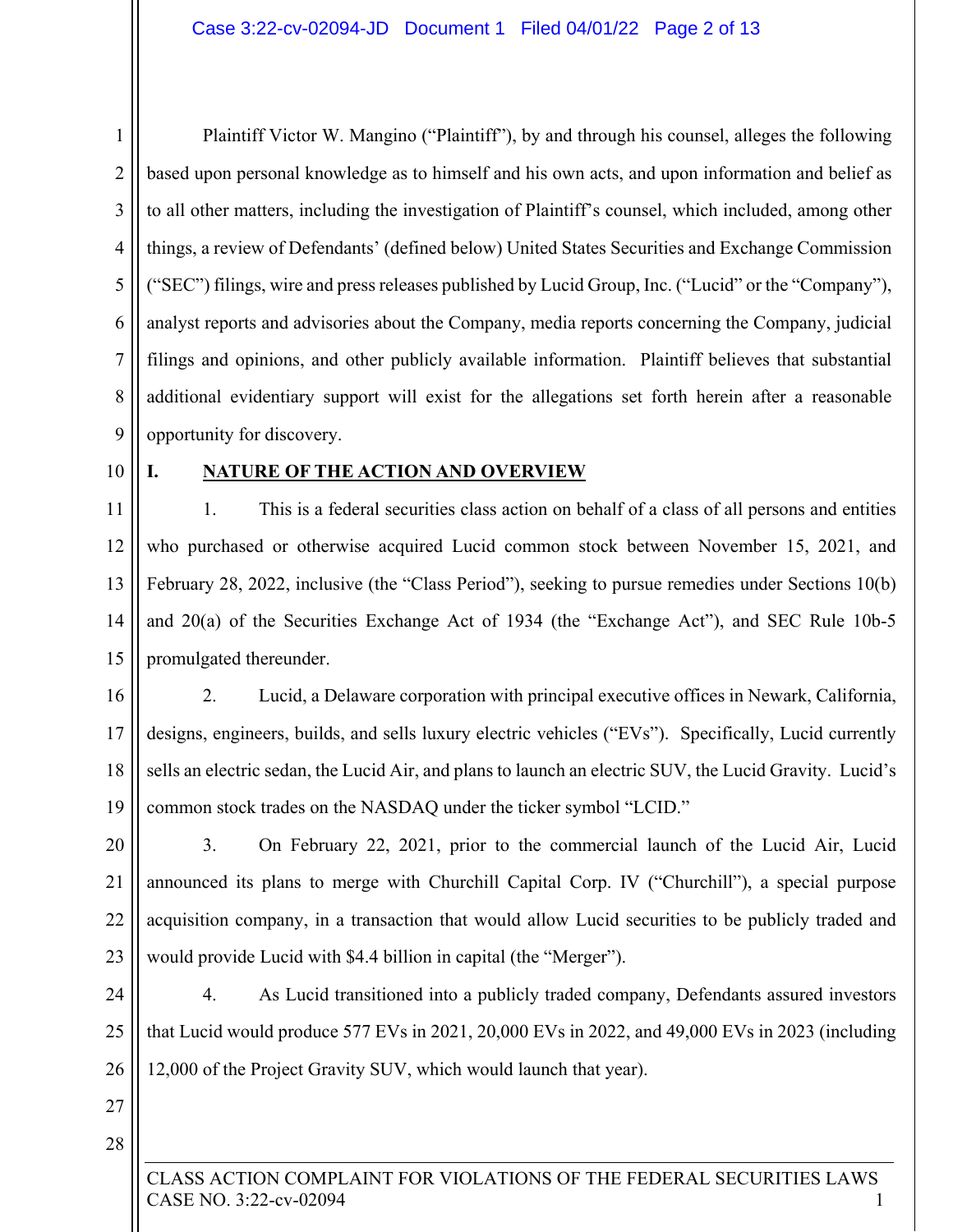1

5. Throughout the Class Period, Defendants repeatedly assured investors that Lucid's production capacity was rapidly increasing and that Lucid would reach its production targets.

2

3 4 5 6 7 8 6. Defendants' assurances proved to be false. On February 28, 2022, the Company admitted that it: (1) had only delivered approximately 125 EVs in 2021 and still had only produced approximately 400 EVs by February 28, 2022; (2) would only produce between 12,000 and 14,000 EVs in 2022; and (3) would delay the launch of the Lucid Gravity until 2024. Defendant Rawlinson attributed the slashed production outlook to "the extraordinary supply chain and logistics challenges [Lucid] encountered."

9 10 7. On this news, the price of Lucid common stock fell \$3.99 per share, or more than 13%, from a close of \$28.98 per share on February 28, 2022, to close at \$24.99 per share on March 1, 2022.

11 12 13 14 15 8. This Complaint alleges that, throughout the Class Period, Defendants made materially false and/or misleading statements, as well as failed to disclose material adverse facts, about the Company's business and operations. Specifically, Defendants overstated Lucid's production capabilities while concealing that "extraordinary supply chain and logistics challenges" were hampering the Company's operations from the start of the Class Period.

16 17 18 9. As a result of Defendants' wrongful acts and omissions, and the significant decline in the market value of the Company's common stock, Plaintiff and other members of the Class have suffered significant damages.

19

# **II. JURISDICTION AND VENUE**

20 21 22 10. Plaintiff's claims asserted herein arise under Sections 10(b) and 20(a) of the Exchange Act, 15 U.S.C. §§ 78j(b) and 78t(a), and SEC Rule 10b-5, promulgated thereunder (17 C.F.R.  $§$  240.10b-5).

23 24 11. This Court has jurisdiction over the subject matter of this action under 28 U.S.C. § 1331 and Section 27 of the Exchange Act (15 U.S.C. § 78aa).

25 26 27 12. Venue is proper in this District under Section 27 of the Exchange Act (15 U.S.C. § 78aa), and 28 U.S.C. § 1391(b), because Lucid's principal executive offices are in Newark, California, and because many of the acts and conduct that constitute the violations of law complained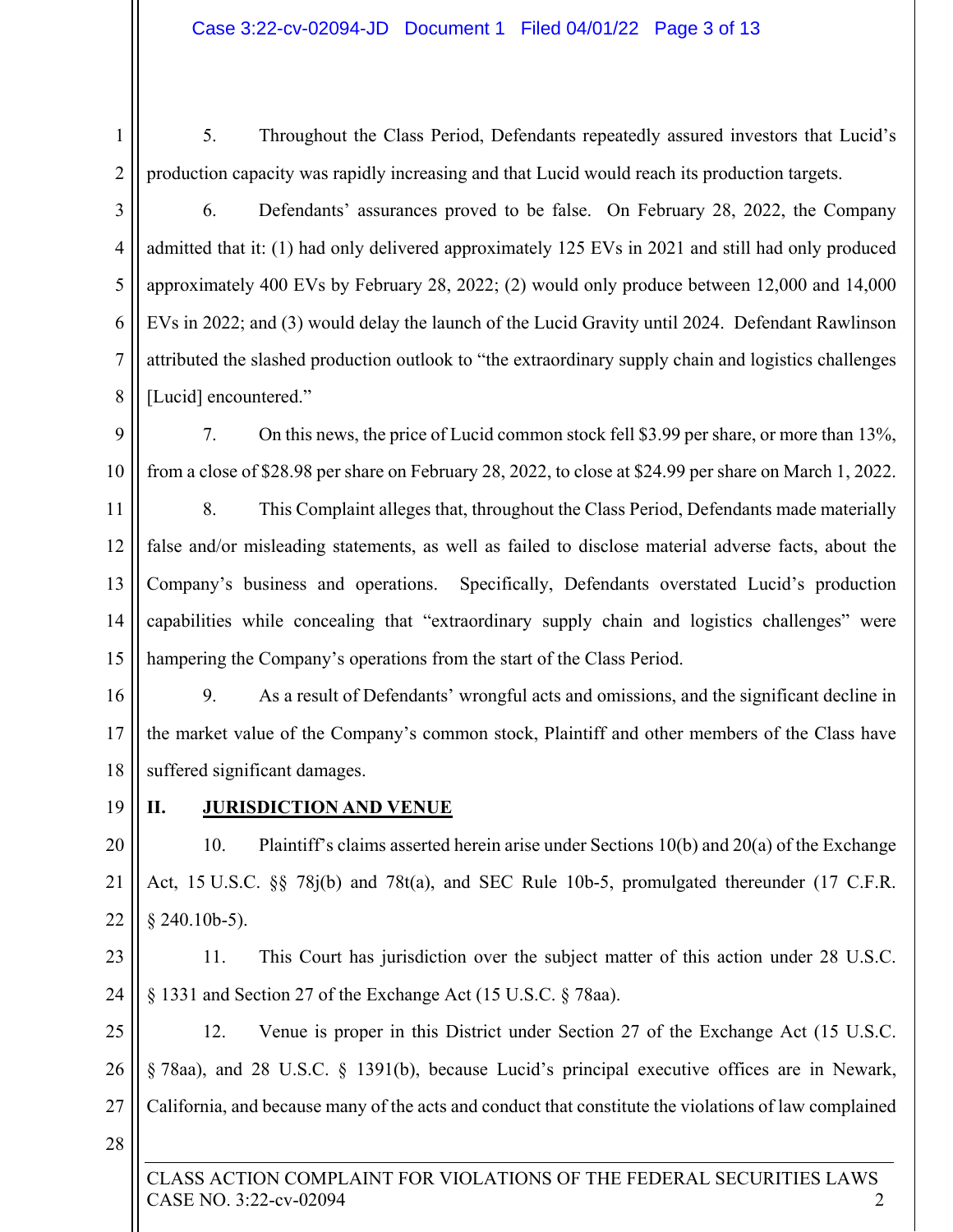#### Case 3:22-cv-02094-JD Document 1 Filed 04/01/22 Page 4 of 13

1 2 of herein, including the dissemination to the public of materially false and misleading information, occurred in this District.

3 4 5 6 13. In connection with the acts, conduct, and other wrongs alleged in this Complaint, Defendants, directly or indirectly, used the means and instrumentalities of interstate commerce, including, but not limited to, the United States mails, interstate telephone communications, and the facilities of the national securities markets.

7 **III. PARTIES** 

8 9 10 14. Plaintiff, as set forth in the accompanying certification, incorporated by reference herein, purchased Lucid common stock at artificially inflated prices during the Class Period and suffered damages as a result of the violations of the federal securities laws alleged herein.

11 12 15. Defendant Lucid is a Delaware corporation headquartered at 7373 Gateway Boulevard, Newark, California 94560.

13 14 16. Defendant Peter Rawlinson ("Rawlinson") has served as the Company's Chief Executive Officer and Chief Technology Officer throughout the Class Period.

15 16 17. Defendant Sherry House ("House") has served as the Company's Chief Financial Officer throughout the Class Period.

17 18 18. Defendants Rawlinson and House are collectively referred to herein as the "Individual Defendants."

19 20 21 22 23 24 25 26 27 19. The Individual Defendants, because of their positions with the Company, possessed the power and authority to control the contents of Lucid's reports to the SEC, press releases, and presentations to securities analysts, money and portfolio managers, and institutional investors, i.e., the market. Each Individual Defendant was provided with copies of the Company's reports alleged herein to be misleading prior to, or shortly after, their issuance and had the ability and opportunity to prevent their issuance or cause them to be corrected. Because of their positions and access to material non-public information available to them, each of the Individual Defendants knew that the adverse facts specified herein had not been disclosed to, and/or were being concealed from, the public, and that the positive representations that were being made were then materially false and/or misleading.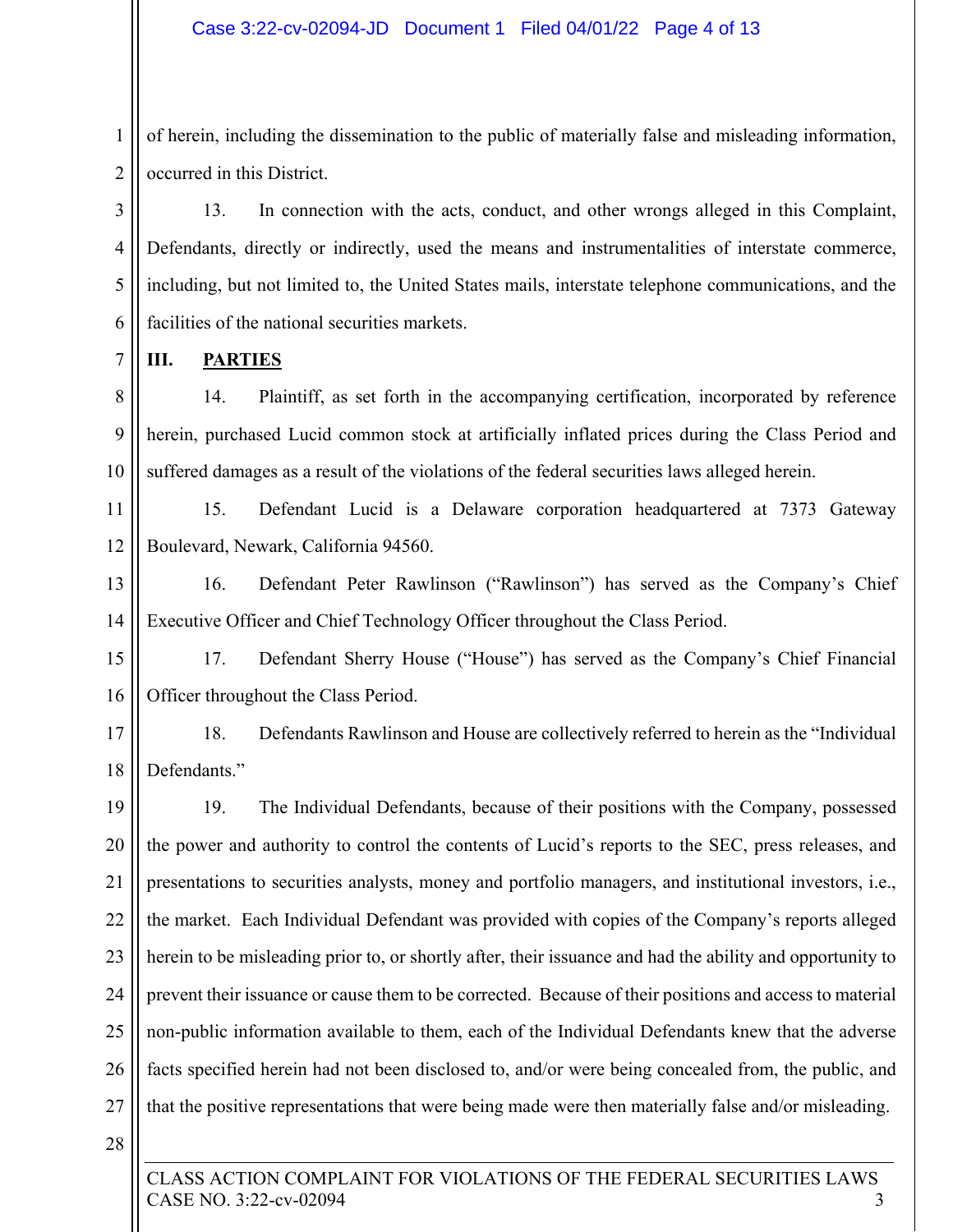1 2 20. Lucid and the Individual Defendants are collectively referred to herein as "Defendants."

3

4

# **IV. SUBSTANTIVE ALLEGATIONS**

**A. Background** 

5 6 7 21. Lucid, a Delaware corporation with principal executive offices in Newark, California, designs, engineers, builds, and sells luxury EVs. Lucid currently sells an electric sedan, the Lucid Air, and plans to launch an electric SUV, the Lucid Gravity.

8 9 22. On February 22, 2021, Lucid issued a press release announcing its plans to merge with Churchill to bring the Company public and provide Lucid a \$4.4 billion capital infusion.

10 11 23. The Merger closed on July 23, 2021, and Lucid's common stock began trading on the NASDAQ on July 26, 2021, under the ticker symbol "LCID."

12 13 14 15 24. Defendants took a number of steps to increase interest in Lucid as it transitioned into a publicly traded company, including projecting that the Company would produce 577 EVs in 2021, 20,000 EVs in 2022, and 49,000 EVs in 2023 (including 12,000 of the Gravity SUV, which would launch that year).

16

#### **B. Defendants' False and Misleading Statements**

17 18 19 20 21 22 23 24 25 26 27 25. The Class Period begins on November 15, 2021, to coincide with the Company's first quarterly results following the commercial launch of the Lucid Air on September 28, 2021. In the Company's press release announcing these results, Defendants touted Lucid's growth potential, stating that Lucid "[c]ontinued to invest in the business, readying production and deliveries." In the same press release, Defendant Rawlinson further explained that the Company "successfully began production of vehicles for customer deliveries, continued investing in capacity expansion of our manufacturing facility in Arizona, and opened new retail and service locations in advance of the Lucid Air launch." Moreover, Defendant Rawlinson confirmed that the Company "remain[s] confident in our ability to achieve 20,000 units in 2022." The press release also touted "the expansion of [Lucid's] manufacturing capacity" which was "expected to provide production capacity for up to 90,000 vehicles per year by the end of 2023, by expanding Lucid Air." Defendant House assured investors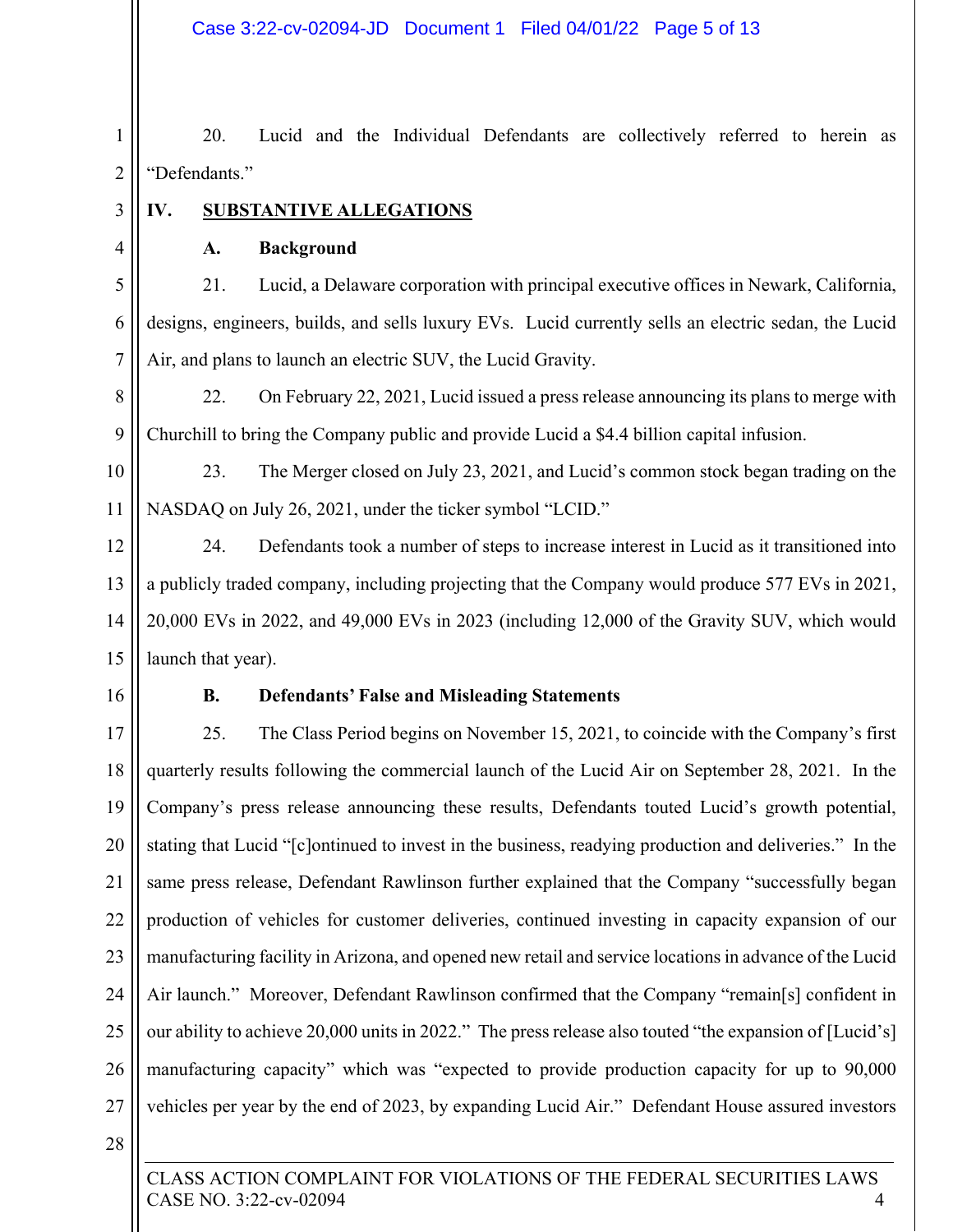### Case 3:22-cv-02094-JD Document 1 Filed 04/01/22 Page 6 of 13

- 2 that "[m]oving forward, we anticipate continuing vehicle deliveries to customers, investing in capacity and capabilities, and providing value to all of our stakeholders."
- 3 4 5 6 7 26. In the Company's Form 10-Q filed with the SEC on November 15, 2021, and signed by Defendant House, Defendants stated that the Company "continues to expand the Arizona plant and build-out of a network of retail sales and service locations," and explained that the Arizona plant "is designed with an initial output capacity to produce up to 34,000 vehicles annually." The Company further stated that it expected "to begin production of Project Gravity at the end of 2023."
- 8 9 10 11 27. In addition to touting the Company's production capabilities, Defendants also assured investors that supply chain issues, which were plaguing other auto manufacturers, would not interfere with the Company's ability to reach its production targets. For example, during the Company's quarterly conference call with investors on November 15, 2021, Defendant Rawlinson explained:
	- We're optimistic about these goals even in a challenging environment as COVID-19 continues to present numerous obstacles for the auto industry and supply chain. Lucid is no stranger to this, but we have continued to deliver against our timeline and with the highest standard of quality. And I would like to commend the [C]ompany's employees who work relentlessly and tirelessly to help Lucid's progress and grow[th] during these recent periods of uncertainty.
- 17 18 19 28. During the same call, Defendant Rawlinson stated that Lucid's upcoming expansion of its Arizona factory would "allow for a significant increase in production capacity for Lucid Air and enable the production of the Gravity SUV in 2023."
- 20 21 22 23 29. On December 3, 2021, Lucid received a subpoena from the SEC. According to the Company's Form 8-K filed with the SEC on December 6, 2021, the subpoena "request[ed] the production of certain documents related to an investigation" that "appears to concern the business combination between [Churchill and Lucid] and certain projections and statements."
- 24 25 26 27 30. Defendants continued to represent that the Company was rapidly increasing its production capacity, that the planned deliveries of the Lucid Air were underway, and that the Company would begin producing the Gravity SUV in 2023. For example, in a prospectus supplement filed with the SEC on December 9, 2021, updating the Company's August 24, 2021 prospectus to
- 28

1

12

13

14

15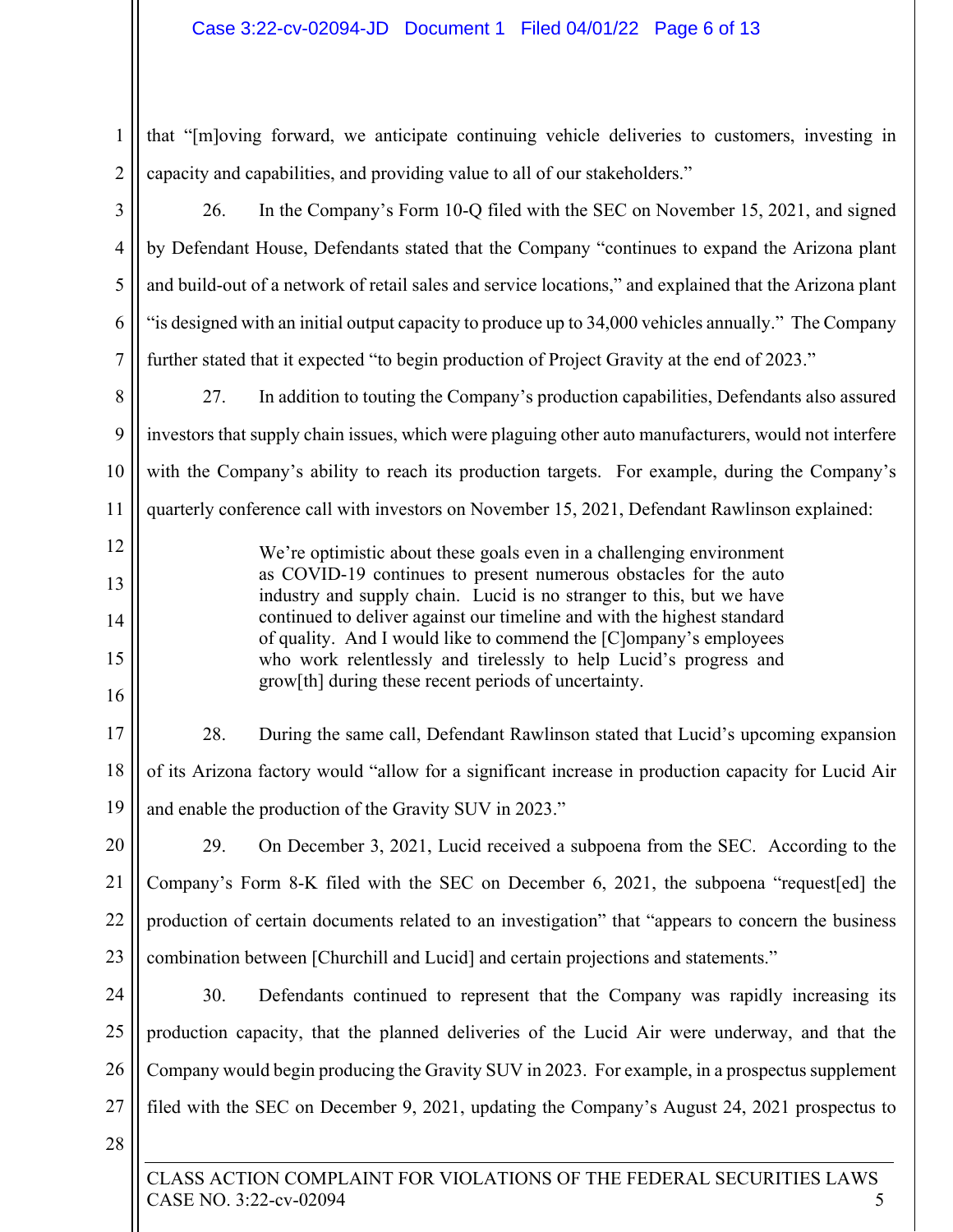#### Case 3:22-cv-02094-JD Document 1 Filed 04/01/22 Page 7 of 13

1 2 3 4 reflect the effects of the reverse recapitalization that occurred in connection with the Merger, Defendants touted the Company's production capacity, stating that "[e]xpansion activities are already underway to bring capacity at our Arizona site to 90,000 vehicles per year by 2023 for production of both the Lucid Air and Lucid Gravity."

5 6 7 8 31. In the prospectus supplement, Defendants explained that "[i]n late October 2021, reservation holders of Lucid Air Dream Edition models began receiving their vehicles, with customer deliveries ramping up thereafter." Defendants also reiterated that the Company "expect[s] to begin production of Project Gravity at the end of 2023."

9 10 11 12 13 32. The above statements identified in paragraphs 25-31 were materially false and misleading, and failed to disclose material adverse facts about the Company's business and operations. Specifically, Defendants overstated Lucid's production capabilities while concealing that "extraordinary supply chain and logistics challenges" were already significantly hampering the Company's operations.

14

#### **C. The Truth Emerges**

15 16 17 18 19 20 21 33. Investors learned the truth about Lucid's production capabilities on February 28, 2022. On that day, Lucid issued a press release admitting that it had only delivered approximately 125 vehicles in 2021, still had only produced approximately 400 EVs by February 28, 2022 (falling short of its 577-vehicle target for 2021), and would only produce between 12,000 and 14,000 vehicles in 2022 (falling short of its 20,000-vehicle target). During the Company's quarterly earnings call the same day, Defendant Rawlinson also admitted that the Company would need to delay the launch of the Lucid Gravity until 2024 (versus a prior launch date in 2023).

22 23 24 25 26 27 34. In the February 28, 2022 press release, Defendant Rawlinson attributed Lucid's slashed production outlook to "the extraordinary supply chain and logistics challenges [Lucid] encountered." Defendant Rawlinson likewise admitted during the quarterly call that Lucid's "production has been and indeed continues to be impacted by supply chain challenges" and that, "[i]n some cases, the pandemic meant that our teams could not visit our suppliers in person to ensure alignment on engineering specifications and tooling." Defendant House similarly acknowledged that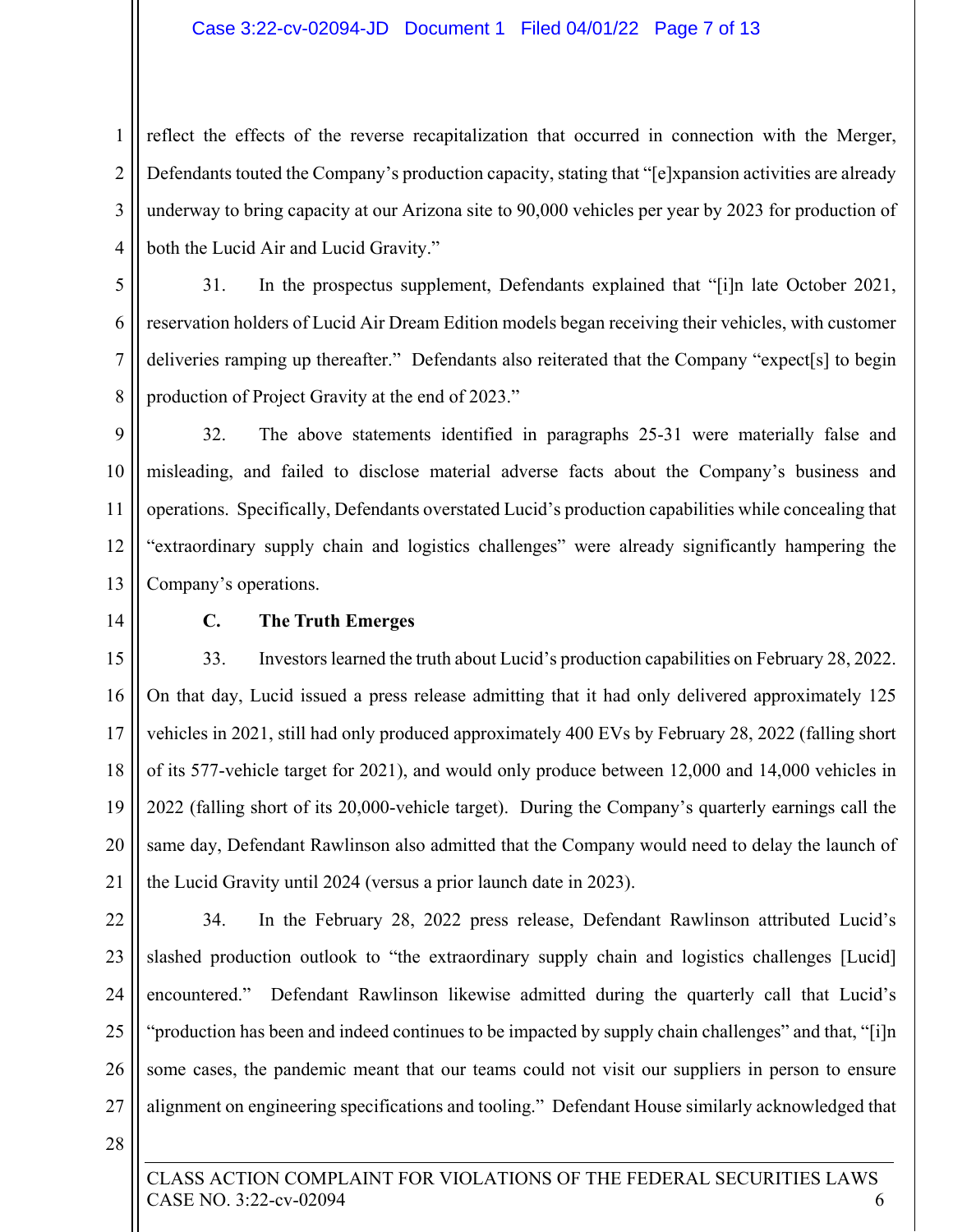#### Case 3:22-cv-02094-JD Document 1 Filed 04/01/22 Page 8 of 13

1 2 the supply chain challenges would have a continuing impact, explaining that "[w]e expect to remain supply chain constrained in . . . the coming months."

3 4 35. Defendant Rawlinson also tried to justify the missed targets on the basis that the Company had "chosen quality over volume. . . . we prioritize quality over numbers."

5 6 7 36. On this news, the price of Lucid common stock fell \$3.99 per share, or more than 13%, from a close of \$28.98 per share on February 28, 2022, to a close at \$24.99 per share on March 1, 2022.

8

### **V. PLAINTIFF'S CLASS ACTION ALLEGATIONS**

9 10 11 12 37. Plaintiff brings this class action under Rule 23 of the Federal Rules of Civil Procedure on behalf of all persons and entities who purchased or otherwise acquired Lucid common stock during the Class Period (the "Class"). Excluded from the Class are Defendants, their agents, directors and officers of Lucid, and their families and affiliates.

13 14 15 38. The members of the Class are so numerous that joinder of all members is impracticable. The disposition of their claims in a class action will provide substantial benefits to the parties and the Court.

16 17 18 39. There is a well-defined community of interest in the questions of law and fact involved in this case. Questions of law and fact common to the members of the Class which predominate over questions which may affect individual Class members include:

19 20 a. Whether Defendants violated the Exchange Act;

b. Whether Defendants omitted and/or misrepresented material facts;

- 21 22 23 c. Whether Defendants' statements omitted material facts necessary in order to make the statements made, in light of the circumstances under which they were made, not misleading;
	- d. Whether Defendants knew or recklessly disregarded that their statements were false and/or misleading;

e. Whether the price of Lucid common stock was artificially inflated; and

28

24

25

26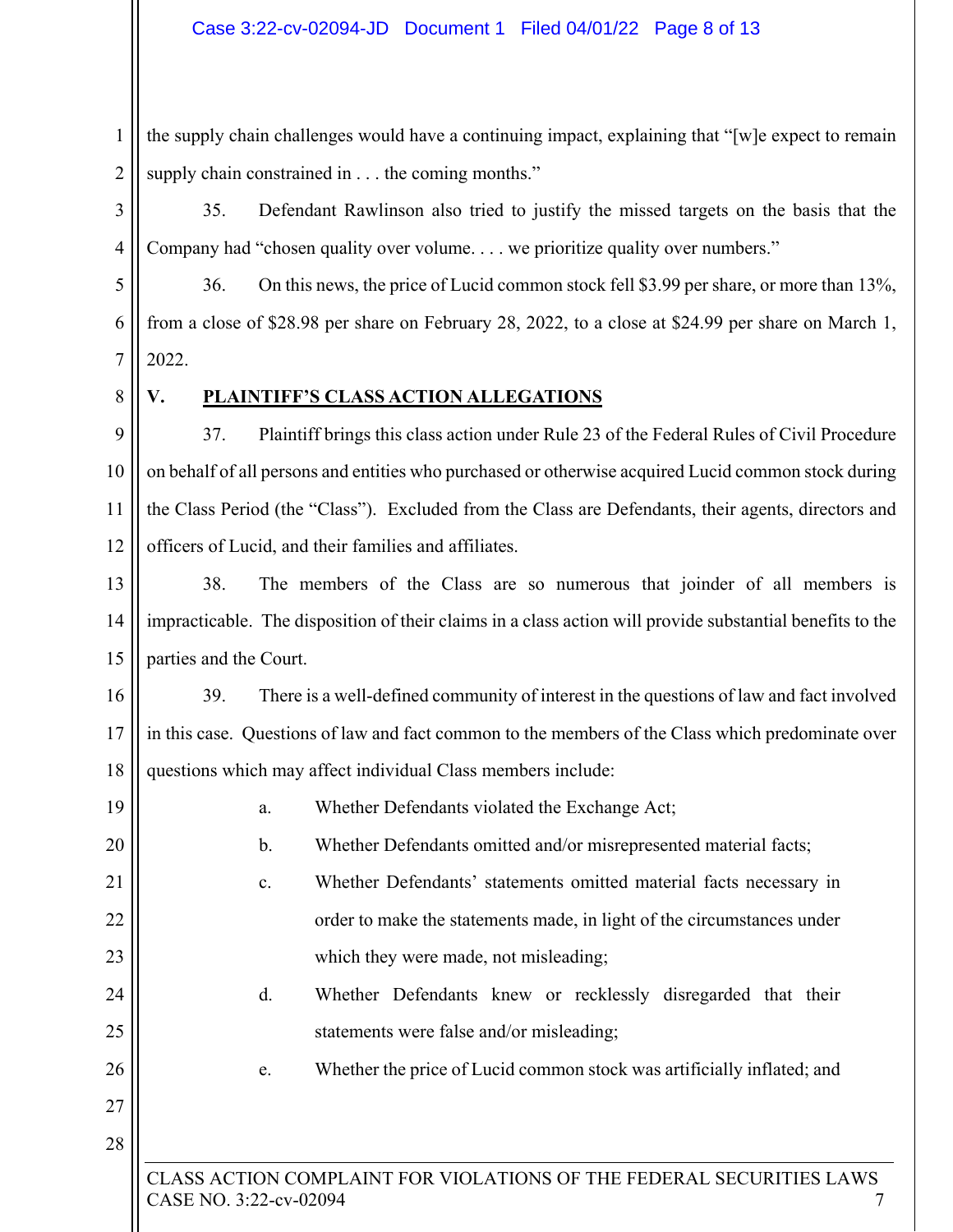| $\mathbf{1}$   | f.<br>The extent of damage sustained by members of the Class and the                                       |  |
|----------------|------------------------------------------------------------------------------------------------------------|--|
| $\overline{2}$ | appropriate measure of damages.                                                                            |  |
| 3              | Plaintiff's claims are typical of those of the Class because Plaintiff and the Class<br>40.                |  |
| $\overline{4}$ | sustained damages from Defendants' wrongful conduct.                                                       |  |
| 5              | Plaintiff will adequately protect the interests of the Class and has retained counsel who<br>41.           |  |
| 6              | are experienced in class action securities litigation. Plaintiff has no interests that conflict with those |  |
| 7              | of the Class.                                                                                              |  |
| 8              | 42.<br>A class action is superior to other available methods for the fair and efficient                    |  |
| 9              | adjudication of this controversy. Joinder of all Class members is impracticable.                           |  |
| 10             | VI.<br><b>APPLICABILITY OF THE FRAUD ON THE MARKET DOCTRINE</b>                                            |  |
| 11             | Plaintiff will rely upon the presumption of reliance established by the fraud-on-the-<br>43.               |  |
| 12             | market doctrine in that, among other things:                                                               |  |
| 13             | Defendants made public misrepresentations or failed to disclose material facts<br>a.                       |  |
| 14             | during the Class Period;                                                                                   |  |
| 15             | $\mathbf{b}$ .<br>The omissions and misrepresentations were material;                                      |  |
| 16             | The Company's common stock traded in an efficient market;<br>c.                                            |  |
| 17             | The misrepresentations alleged would tend to induce a reasonable investor to<br>d.                         |  |
| 18             | misjudge the value of the Company's common stock; and                                                      |  |
| 19             | Plaintiff and the Class purchased Lucid common stock between the time the<br>e.                            |  |
| 20             | Company and the Individual Defendants misrepresented or failed to disclose                                 |  |
| 21             | material facts and the time the true facts were disclosed, without knowledge of                            |  |
| 22             | the misrepresented or omitted facts.                                                                       |  |
| 23             | At all relevant times, the market for the Company's common stock was efficient<br>44.                      |  |
| 24             | because: (1) as a regulated issuer, the Company filed periodic public reports with the SEC; and (2) the    |  |
| 25             | Company regularly communicated with public investors using established market communication                |  |
| 26             | mechanisms, including through regular disseminations of press releases on the major news wire              |  |
| 27             |                                                                                                            |  |
| 28             |                                                                                                            |  |
|                | $\sqrt{10}$ TIONIC OF THE FEBER                                                                            |  |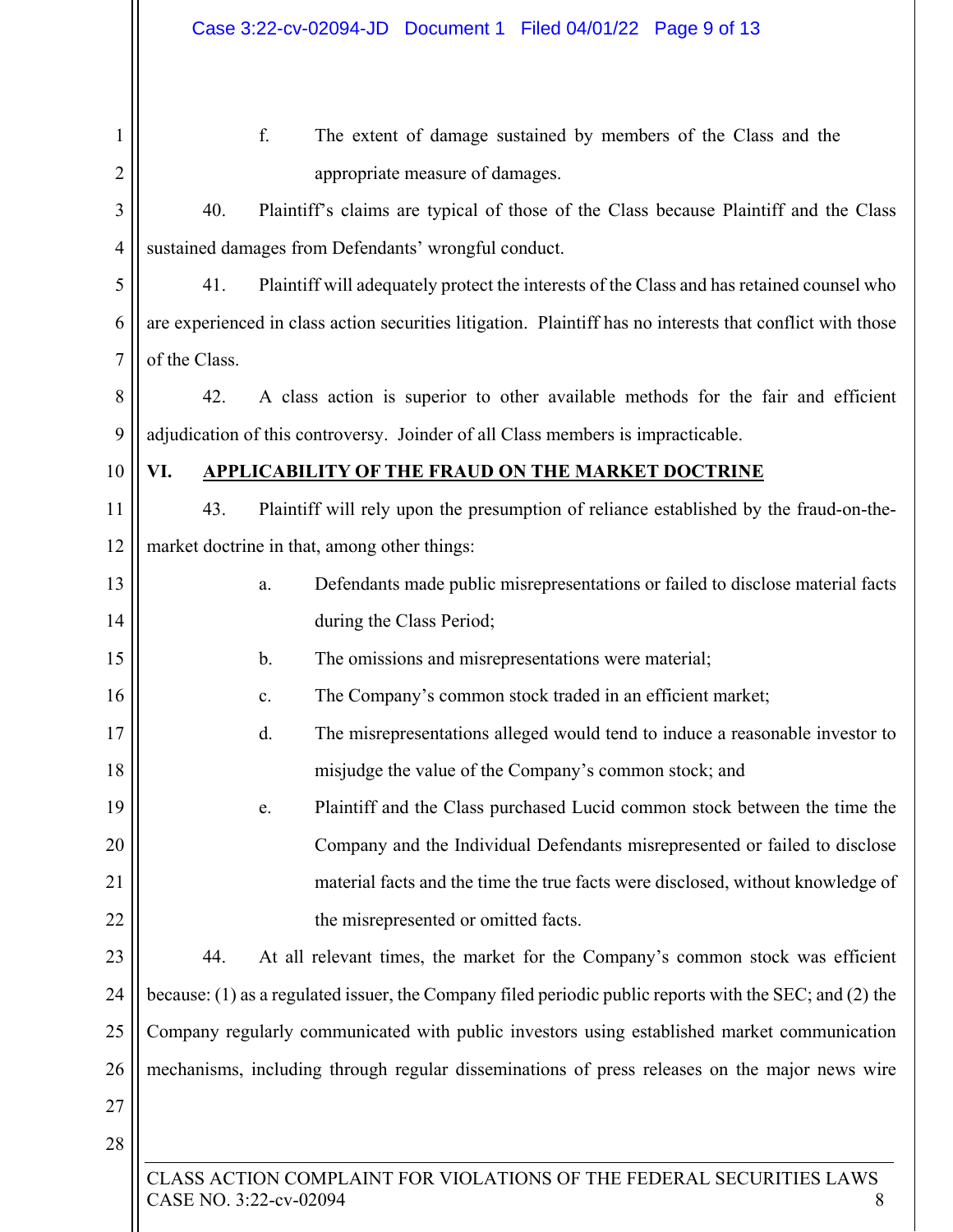1 2 services and through other wide-ranging public disclosures, such as communications with the financial press, securities analysts, and other similar reporting services.

3

# **VII. NO SAFE HARBOR**

4 5 45. Defendants' "Safe Harbor" warnings accompanying any forward-looking statements issued during the Class Period were ineffective to shield those statements from liability.

6 7 8 9 10 11 12 13 14 15 46. Defendants are liable for any false and/or misleading forward-looking statements pleaded because, at the time each forward-looking statement was made, the speaker knew the forward-looking statement was false or misleading and the forward-looking statement was authorized and/or approved by an executive officer of the Company who knew that the forward-looking statement was false. None of the historic or present-tense statements made by Defendants were assumptions underlying or relating to any plan, projection, or statement of future economic performance, as they were not stated to be such assumptions underlying or relating to any projection or statement of future economic performance when made, nor were any of the projections or forecasts made by Defendants expressly related to or stated to be dependent on those historic or present-tense statements when made.

16

## **VIII. LOSS CAUSATION/ECONOMIC LOSS**

17 18 19 20 21 22 47. Defendants' wrongful conduct directly and proximately caused the economic loss suffered by Plaintiff and the Class. The price of Company common stock significantly declined when the misrepresentations made to the market, and/or the information alleged herein to have been concealed from the market, and/or the effects thereof, were revealed, causing investors' losses. As a result of their purchases of Lucid common stock during the Class Period, Plaintiff and the Class suffered economic loss, i.e*.*, damages, under the federal securities laws.

23

## **IX. ADDITIONAL SCIENTER ALLEGATIONS**

24 25 26 27 48. During the Class Period, Defendants had both the motive and opportunity to commit fraud. They also had actual knowledge of the misleading nature of the statements they made, or acted in reckless disregard of the true information known to them at the time. In so doing, Defendants participated in a scheme to defraud and committed acts, practices, and participated in a course of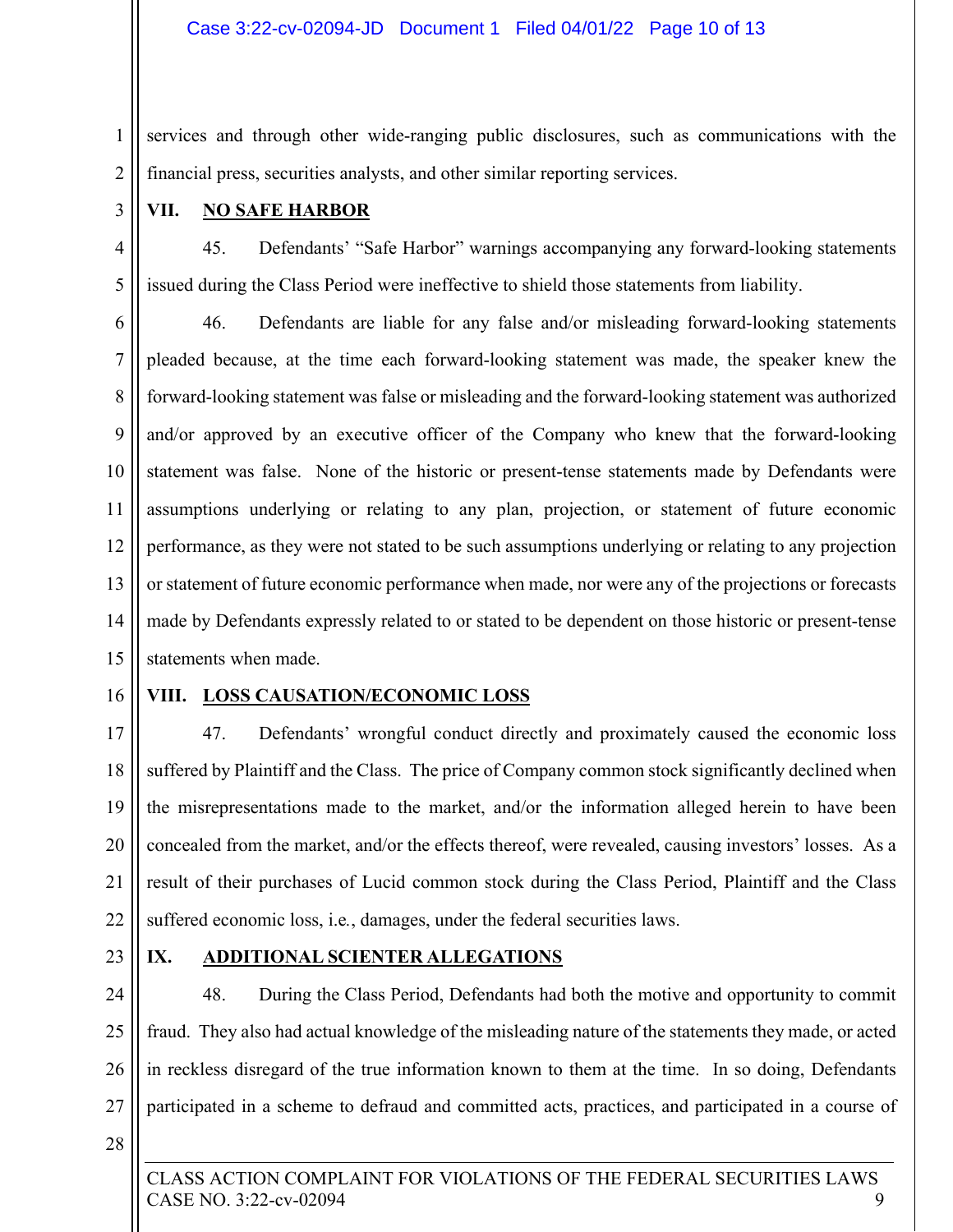1 2 Period. business that operated as a fraud or deceit on purchasers of Company common stock during the Class

| ∠              | I GIJOU.                                                                                                                            |  |
|----------------|-------------------------------------------------------------------------------------------------------------------------------------|--|
| 3              | X.<br><b>CLAIMS AGAINST DEFENDANTS</b>                                                                                              |  |
| $\overline{4}$ | <b>COUNT I</b>                                                                                                                      |  |
| 5<br>6         | Violation of Section 10(b) of the Exchange Act and<br><b>SEC Rule 10b-5 Promulgated Thereunder</b><br><b>Against All Defendants</b> |  |
| 7              | Plaintiff incorporates by reference the allegations in the preceding paragraphs.<br>49.                                             |  |
| 8              | During the Class Period, Defendants carried out a plan, scheme, and course of conduct<br>50.                                        |  |
| 9              | that was intended to and, throughout the Class Period, did: (1) deceive the investing public, including                             |  |
| 10             | Plaintiff and the Class; and (2) cause Plaintiff and the Class to purchase Company common stock at                                  |  |
| 11             | artificially inflated prices. In furtherance of this unlawful scheme, plan, and course of conduct,                                  |  |
| 12             | Defendants, and each of them, took the actions set forth herein.                                                                    |  |
| 13             | 51.<br>Defendants: (1) employed devices, schemes, and artifices to defraud; (2) made untrue                                         |  |
| 14             | statements of material fact and/or omitted material facts necessary to make the statements not                                      |  |
| 15             | misleading; and (3) engaged in acts, practices, and a course of business which operated as a fraud and                              |  |
| 16             | deceit upon the purchasers of the Company's common stock in an effort to maintain artificially high                                 |  |
| 17             | market prices thereof in violation of Section 10(b) of the Exchange Act and SEC Rule 10b-5.                                         |  |
| 18             | As a direct and proximate result of Defendants' wrongful conduct, Plaintiff and the<br>52.                                          |  |
| 19             | Class suffered damages in connection with their respective purchases of the Company's common                                        |  |
| 20             | stock during the Class Period.                                                                                                      |  |
| 21             | <b>COUNT II</b>                                                                                                                     |  |
| 22             | Violation of Section 20(a) of the Exchange Act                                                                                      |  |
| 23             | <b>Against the Individual Defendants</b>                                                                                            |  |
| 24             | 53.<br>Plaintiff incorporates by reference the allegations in the preceding paragraphs.                                             |  |
| 25             | 54.<br>The Individual Defendants acted as controlling persons of Lucid within the meaning                                           |  |
| 26             | of Section 20(a) of the Exchange Act. By virtue of their high-level positions, and their ownership                                  |  |
| 27             | and contractual rights, participation in and/or awareness of the Company's operations, and/or intimate                              |  |
| 28             |                                                                                                                                     |  |
|                | CLASS ACTION COMPLAINT FOR VIOLATIONS OF THE FEDERAL SECURITIES LAWS<br>CASE NO. 3:22-cv-02094<br>10                                |  |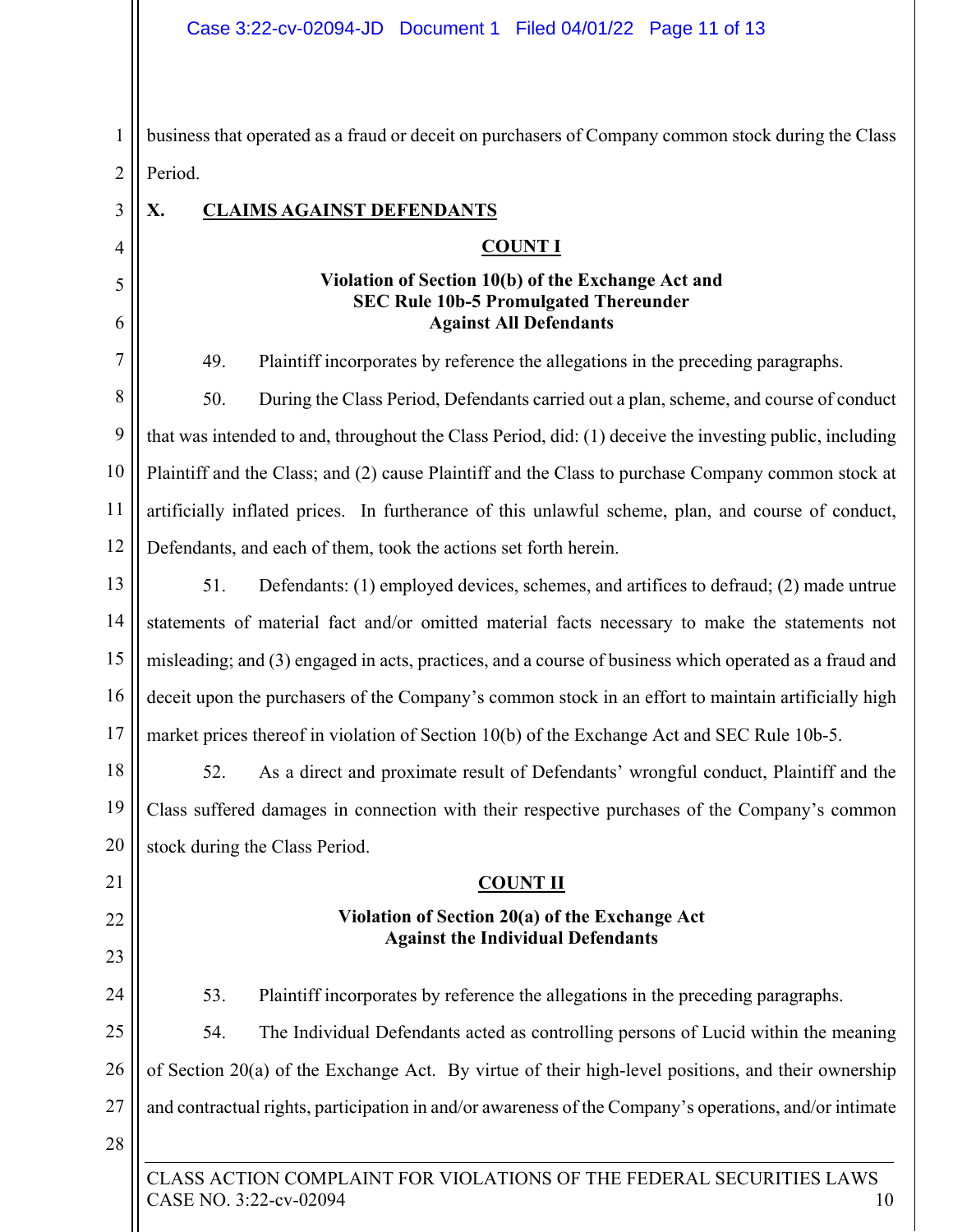1 2 3 4 5 6 7 8 knowledge of the false financial statements filed by the Company with the SEC and disseminated to the investing public, the Individual Defendants had the power to influence and control—and did influence and control, directly or indirectly—the decision-making of the Company, including the content and dissemination of the various false and/or misleading statements. The Individual Defendants were provided with or had unlimited access to copies of the Company's reports and other statements alleged by Plaintiff to be misleading prior to and/or shortly after these statements were issued and had the ability to prevent the issuance of the statements or cause the statements to be corrected.

9 10 11 12 55. In particular, each of the Individual Defendants had direct and supervisory involvement in the day-to-day operations of the Company and, therefore, are presumed to have had the power to control or influence the particular accounting practices giving rise to the securities violations as alleged herein, and exercised the same.

13 14 15 16 17 18 56. As described above, the Company and the Individual Defendants each violated Section 10(b) of the Exchange Act and SEC Rule 10b-5 by their acts and omissions as alleged in this Complaint. By virtue of their positions as controlling persons, the Individual Defendants are liable under Section 20(a) of the Exchange Act. As a direct and proximate result of this wrongful conduct, Plaintiff and other members of the Class suffered damages in connection with their purchases of Company common stock during the Class Period.

19

20

21

**WHEREFORE**, Plaintiff prays for relief and judgment, as follows:

- a. Determining that this action is a proper class action under Rule 23 of the Federal Rules of Civil Procedure;
- 22 23 24 25 b. Awarding compensatory damages and equitable relief in favor of Plaintiff and other members of the Class against all Defendants, jointly and severally, for all damages sustained as a result of Defendants' wrongdoing, in an amount to be proven at trial, including interest thereon;
- 26 27 c. Awarding Plaintiff and the Class their reasonable costs and expenses incurred in this action, including counsel fees and expert fees; and